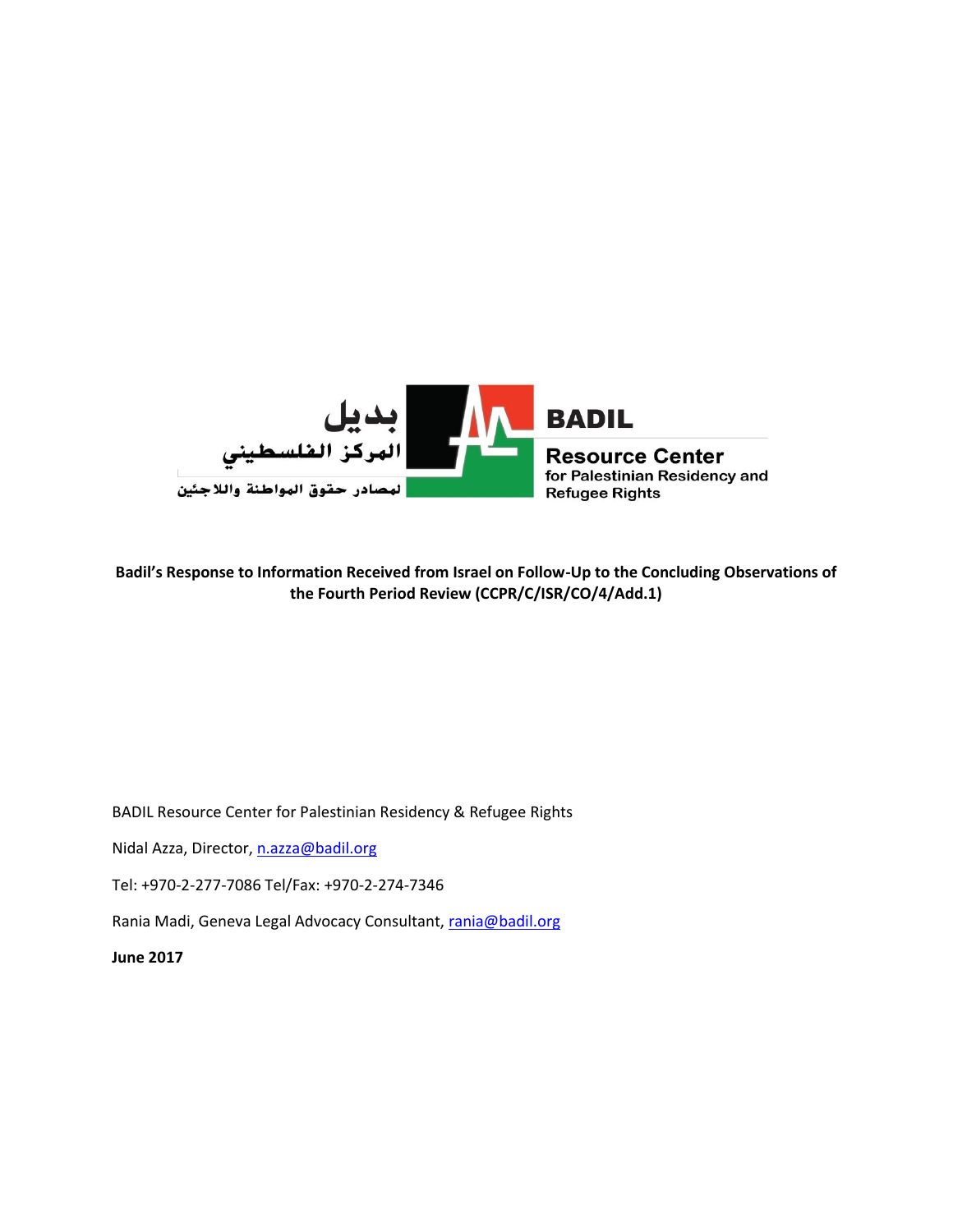# **Table of Contents**

<span id="page-1-0"></span>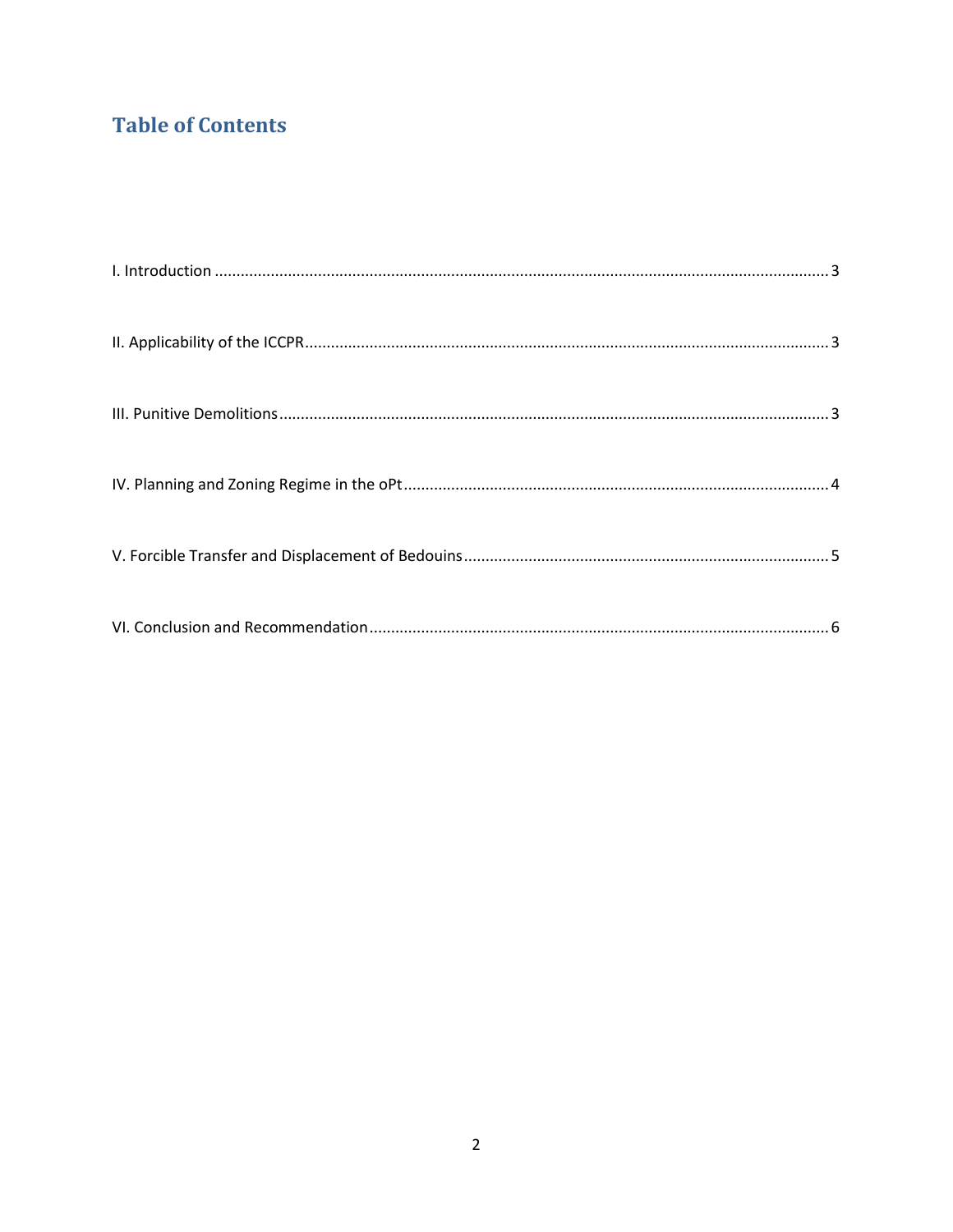#### **I. Introduction**

1. Badil Resource Center for Palestinian Residency and Refugee Rights appreciates the opportunity to respond to the information received by the Committee from Israel in follow-up to the Committee's concluding remarks to the Fourth Periodic Review. This response draws the attention of the Human Rights Committee to Israel's non-compliance with its recommendations regarding punitive demolitions 9(a), planning and zoning regime in the West Bank 9(b), and the displacement of Bedouins 9(d) and emphasizes Israel's illegal policies of forcible transfer of protected persons outlined in recommendations 9(c).

### <span id="page-2-0"></span>**II. Applicability of the ICCPR**

2. Badil stands with the international community against Israel's assertion that the ICCPR does not apply in the occupied Palestinian territory. For further information on the applicability of the ICCPR to occupied territory see [Badil's Written Report](http://www.badil.org/phocadownloadpap/legal-advocacy/un-treaty-based-bodies/2014/Badils-Report-on-CCPR-C-ISR%204-Sep10.pdf) in Response to Israel's Fourth Periodic Report to the Human Rights Committee (CCPR/C/ISR/4).

### <span id="page-2-1"></span>**III. Punitive Demolitions**

 $\overline{\phantom{a}}$ 

3. The Committee has recommended in 9(a) that Israel cease conducting punitive demolitions and provides effective remedies to victims of property destruction, forced eviction, and forcible transfer.

4. Israel responded that it carries out punitive demolitions under the 1945 British Defense (Emergency) Regulation 119, despite the regulation's obsolescence under Article 64 of the Fourth Geneva Convention, which prohibits the use of previously implemented jurisprudence in occupied territory which violates the Convention. Additionally, Israel only enforces the regulation against Palestinians, not Jewish-Israelis, in clear violation of Article 26 of the ICCPR which states that everyone is entitled to the equal protection of the law.

4. Israel also claimed that punitive demolitions are carried out in exceptional cases in order to deter "terrorist" attacks and are often reviewed by the High Court of Justice (HCJ). While Israel has mostly refrained in 2017<sup>1</sup>, it has carried out mass campaigns of punitive home demolitions in recent history, demonstrating how the policy is used more commonly than it claims. From October 2001 until the end of 2004, Israel punitively demolished 664 homes, leaving over 4,182 people homeless. In November 2015 alone, six homes were punitively demolished, eight were rendered uninhabitable, and one additional room was sealed in East Jerusalem. Israel's actions collectively punished and rendered homeless 39 innocent people. 23 punitive home demolitions in 2016 left 118 people homeless.<sup>2</sup>

5. In its practices of punitive home demolitions, Israel violates Article 12(1) of the ICCPR which states that everyone has the freedom to choose their residence; Article 17 of the ICCPR, which guarantees that no one should be subjected to arbitrary or unlawful interference with his  $[...]$  home; Article 14(1) of the ICCPR, the right to be presumed innocent until proven guilty, which is universally binding as customary international law; Rule 103 of the International Committee of the Red Cross (ICRC) Customary Rules of International Humanitarian Law absolutely prohibits collective punishment; and Article 33 of the Fourth Geneva Convention, which states that protected persons may not be punished for an offence he or she has not personally committed. Additionally, the HCJ has continually upheld Israeli laws and military

<sup>&</sup>lt;sup>1</sup> Israel finished the punitive sealing of Fadi Qunbar's home in Jabal al Mukaber, East Jerusalem on 23 March 2017, displacing five individuals. (See: http://www.maannews.com/Content.aspx?ID=776054)

 $2$  "Statistics on punitive house demolitions", B'Tselem, 15 June 2017.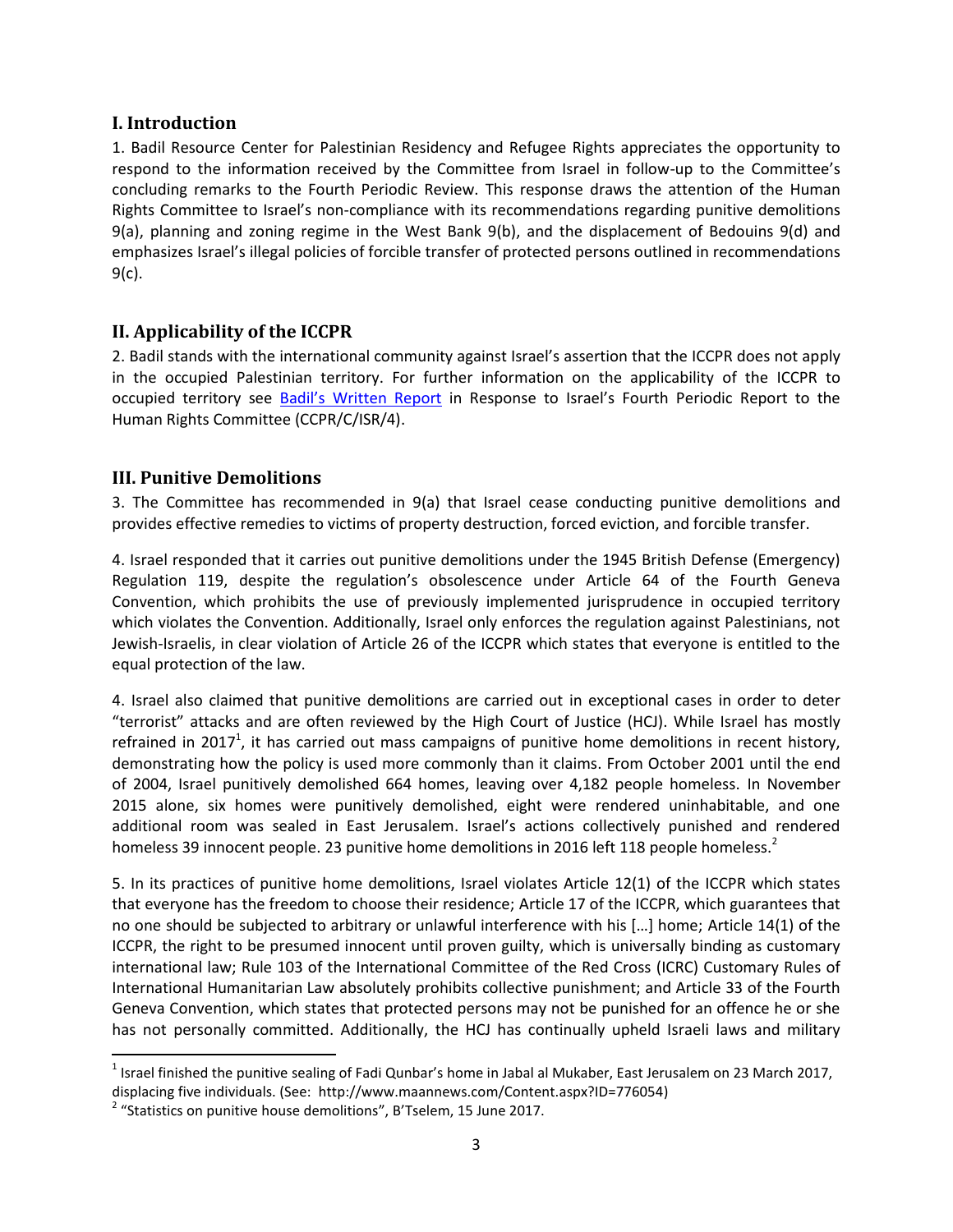orders that are in violation of international law and is not a competent, independent and impartial institution to review cases of punitive home demolitions. Considering home demolitions an act of deterrence, the HCJ extends the impact of the punishment to innocent people. Such jurisprudence is unreasonable and violates the internationally recognized principle of individual responsibility.

Israeli punitive home demolitions result in the forcible transfer of protected persons and violate of Article 4(1) of the ICCPR which states that state parties may only derogate their obligations to the ICCPR when it does not interfere with other obligations under international law. Forcible transfer is prohibited under Article 49 of the Fourth Geneva Convention, constitutes a grave breach under Article 146, and is a war crime and potentially a crime against humanity under Article 7 of the Rome Statute of the International Criminal Court.

# <span id="page-3-0"></span>**IV. Planning and Zoning Regime in the oPt**

7. The Committee has recommended that Israel cease discriminatory evictions and demolitions; remove discriminatory provisions from planning legislation; provide for due process guarantees against forced evictions and demolitions; ensure the participation of Palestinians in the planning and zoning process; and desist from the forcible transfer of Bedouins in the central West Bank.

8. Israel claims to abide by the *Hague Regulations Respecting the Laws and Customs of War on Land of 1907* by respecting prior jurisprudence in the oPt, yet it has continually manipulated these laws in order to colonize occupied territory in violation of Article 43 of the Regulations and discriminate against Palestinians (See III.6). For example, Israel changed the Jordanian Planning Law and adopted Military Order No. 418, in the process eliminating the Palestinian presence in planning committees that existed under the Jordanian law and transferring their powers to the Israeli Military Commander, thereby also removing Palestinians' ability to petition Israeli planning decisions.<sup>3</sup> Thus, Israel's argument that it incorporates Palestinian participation into planning processes is false.

9. Israel claims that its Civil Administration operating in the West Bank is both developing plans for and promoting the participation of the Palestinian population. However, Badil urges the Committee to recognize that the Civil Administration is a part of the Occupying Power which has been transferred into the oPt and acts in order to permanently alter sovereign rights in contravention of the Fourth Geneva Convention, and as such it should cease all development, planning, and zoning operations in the oPt. Further, the implementation of the Civil Administration's plans causes forcible displacement and/or forcible transfer of the Palestinian population.

10. Israel has claimed that it more frequently demolishes Jewish-Israeli properties in the West Bank than Palestinian ones, thereby circumventing the Committee's recommendation altogether. Both the Jewish-Israeli structures and the presence of the civilian population of the occupier are illegal under the Fourth Geneva Convention. It is irrational to compare the demolition of illegal colonizer homes to the forcible transfer of Palestinians (in natural and legal presence on their own land) following the demolition of their homes.

Moreover, the Israeli Knesset recently passed the Regularization Bill which not only legitimizes the unlawful confiscation of Palestinians privately owned land through the legalization of outposts, but also further institutionalizes the discriminatory zoning and planning policy. This enactment is a clear and

l <sup>3</sup> "A Guide to Housing, Land and Property Law in Area C of the West Bank", Norwegian Refugee Council, February 2012, 55.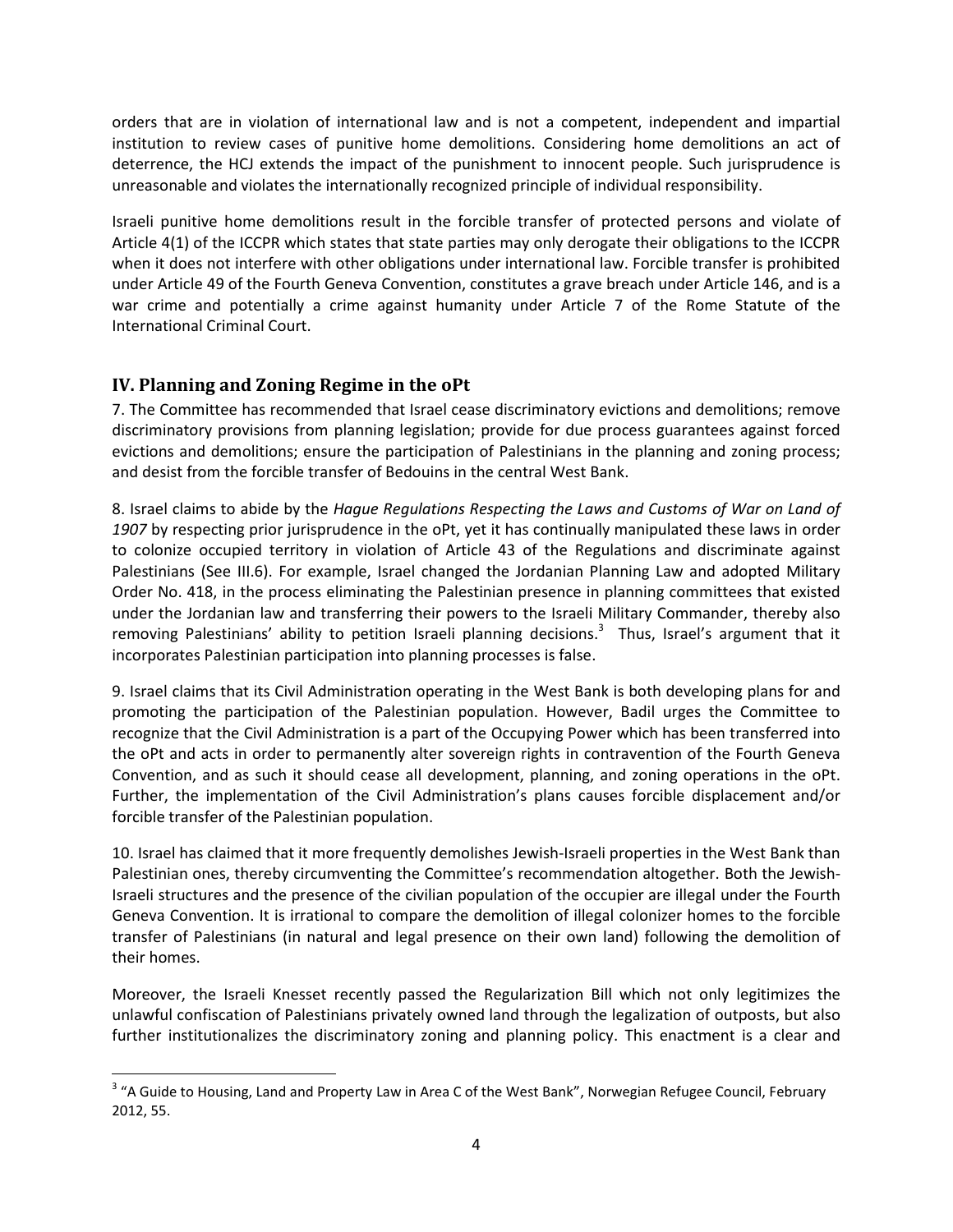direct imposition of Israeli civil laws upon the occupied population and territory without any legitimate ground under Article 43 of Hague Regulation. (See the [joint statement of PHROC.](http://www.badil.org/en/publication/press-releases/86-2017/4729-090217-11.html))

11. Badil stands by the Committee's conclusion that the relocation of 7,000 Bedouins in Area C of the occupied West Bank constitutes forcible transfer. One of Israel's primary mechanisms to forcibly transfer this population is its zoning and planning policy, primarily its Bedouin relocation policy which creates a coercive environment. For example, in Area C, over 300,000 Palestinians are unable to obtain building permits, access basic services, infrastructure and grazing lands, and are prohibited from construction on 70 percent of the land. Of the remaining 30 percent, only 1 percent has been zoned to allow for Palestinian development, illustrating Israel's clear intention to relocate the Bedouins regardless of any contestation to the plans. Between 1988 and 2014, Israel issued over 14,000 demolition orders in the occupied West Bank, primarily in Area C. In 2016, Israel demolished over 1,089 Palestinian homes resulting in the forcible transfer of 1,593 people. The coercive environment is recognized by the International Criminal Tribunal for the former Yugoslavia as having the effect of prohibiting free will and genuine choice, rendering valueless any consent given by the protected persons in question.<sup>4</sup> Therefore, Israel's claim that it incorporates the participation of Bedouin communities in Area C is untrue and its policy can only be recognized as forcible transfer.

12. Israel claims that structures built without permits harm the local population, yet in neighborhoods such as Al-Bustan in Silwan, East Jerusalem, which have been deemed illegal and given demolition orders, it is clear that the local population is Palestinian and the structures in question are their own homes, which are necessary for the assurance of basic human rights. The ongoing destruction of these homes constitutes forcible transfer and the violation of Article 4(1) of the ICCPR (see III(3), above). Despite Israel's claim that it initiated a new procedure in 2014 to expedite the process of obtaining building permits, it continues to demolish Palestinian homes based on discriminatory zoning and planning policies. The Jerusalem Municipality has provided around 4,000 building permits to Palestinians in East Jerusalem in contrast to 53,000 for Jewish-Israelis living in West Jerusalem and in colonies in East Jerusalem.<sup>5</sup> While limiting Palestinian development, Israel continues to expand colonies in the oPt. About 250 colonies and outposts have been established across the West Bank and East Jerusalem since 1967.

## <span id="page-4-0"></span>**V. Forcible Transfer and Displacement of Bedouins**

l

13. Among other recommendations, the Committee stated that Israel must carry out its relocation of Bedouins in the Naqab in accordance with relevant human rights standards, such as the principle of nondiscrimination. It recommends that Israel withdraw the Bill for the Regulation of the Bedouin Localities in the Negev (Naqab).

14. Although Israel states that the Bill is not being promoted, intentions were documented at the end of 2016 by Israeli officials to promote a new version of the bill. $<sup>6</sup>$  Badil notes that even the classification</sup> (without the implementation of any plans) of Bedouin villages in the Naqab as "unrecognized" is a

<sup>4</sup> *Coercive Environments: Israel's Forcible Transfer of Palestinians in the Occupied Territory,* Badil, February 2017, 8.

<sup>&</sup>lt;sup>5</sup> Ahmad Sub Laban, field researcher and expert regarding planning and zoning in Jerusalem, interview by Badil, 3 November 2014.

<sup>&</sup>lt;sup>6</sup> "Adalah's Position Paper on 'Prawer II': The Israeli Government's New Plan to Forcibly Displace and Dispossess Palestinian Bedouin Citizens of Israel from their Land in the Naqab (Negev), Adalah, January 2017